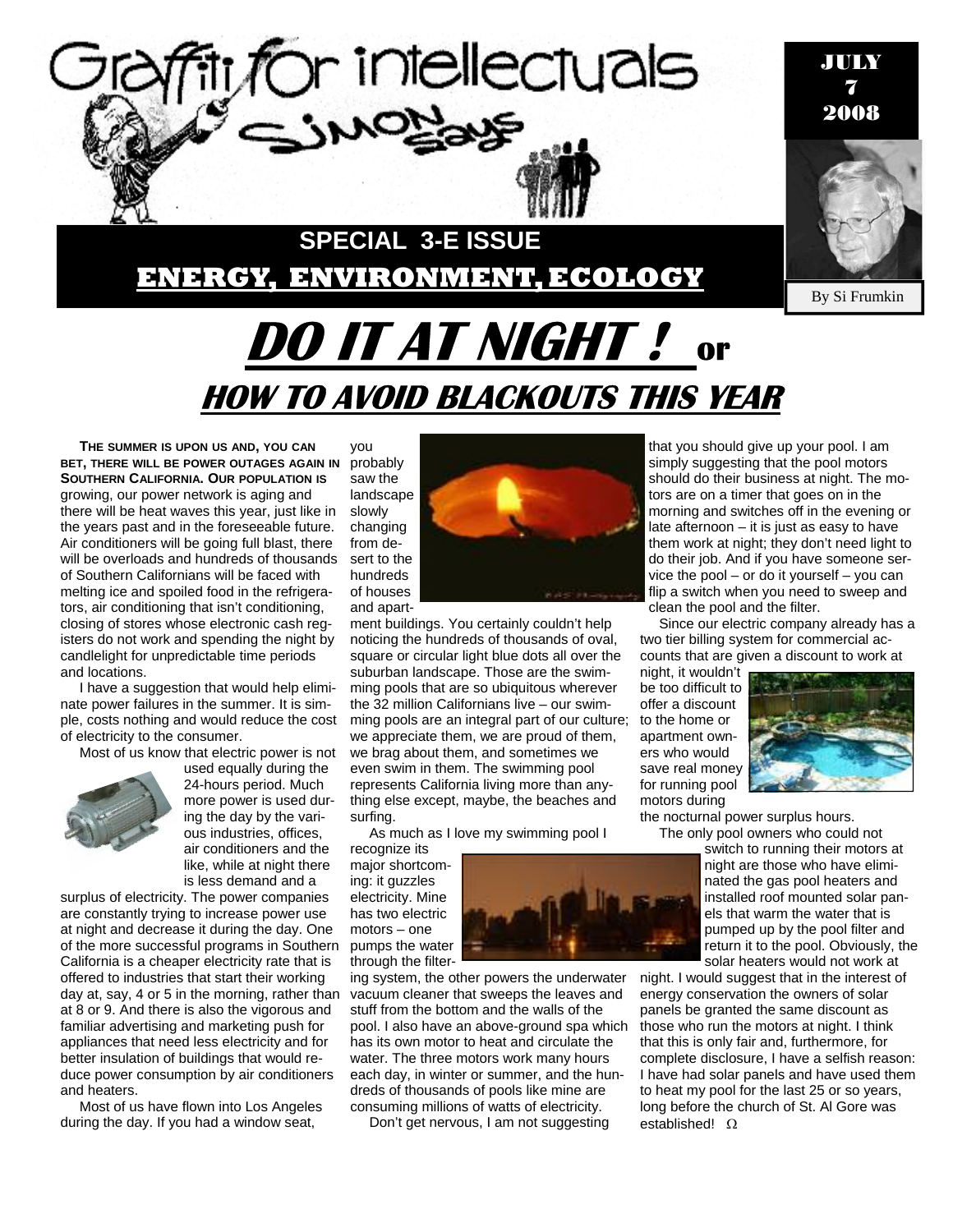# **THE TIMBER GENOCIDE** By Si Frumkin

**THE FIRST THING I DO ON SUNDAYS AFTER PICKING UP THE HEAVY BUNDLE OF LOS ANGELES TIMES IS sort it. I pull out all of the glossy announcements of incredible bargains, lay aside the magazines and the sections that brag of amazing deals on cars, TVs and furniture, make a stack of the sections I have no interest in and dump it all in the garbage, unread. I am then left with the news, the calendar section, the opinion section and one or two more that interest me.** 

This ritual always leaves me feeling a little guilty – I have always liked trees. I can't help thinking that I – and 900,000 others who get the Sunday Times – are collaborating in the murder of trees that have been converted into newsprint. I also can't help thinking that I am not

alone in sorting out and rejecting most of what the Times prepares for us every Sunday. And so, I went to the Internet to find out just how many trees I am dumping in my garbage every Sunday. The results were fascinating.

I was told that 500 sheets of paper use up 6% of a tree. I then weighed the part of the paper that I read – 18 oz. - and the part I threw away  $-72$  oz. In other words, there was four times as much garbage as reading materials. Then I counted the pages of the part that I read: there were 118 pages of text and ads printed on both sides of 59



pages of paper. I already knew, by weighing, that there were four sheets of garbage to one sheet of what I wanted to read – 236 paper sheets.

Simple arithmetic showed that if 500 sheets equaled 6% of a tree, then 236 sheets equaled 2.83% of that same tree. This didn't seem all that terrible until I realized that I wasn't alone in tree extermination – the Sunday Times circulation is around



900,000 and so there were 25,470 trees sacrificed every Sunday. To be fair, I was also told by the Internet that about 60% of the paper was produced through recycling so that only 40% - or about 10,000

trees each week -

about half a million trees a year were used to tell us about the "going out of business" sales and the gorgeous cars that can be leased for no money down.

Yes, I know that advertising is what a newspaper needs to stay alive and the entire newspaper industry is not doing all that well lately – the Sunday Times circulation used to be about 1,200,000 not so long ago and is now down to

slightly below 900,000, still – 520,000 trees are killed each year! And by a newspaper that is always peddling environmental concerns and liberal causes! I suppose that money trumps idealism, especially in large corporations like Times-Mirror which is always supportive of labor and the working class causes but whose employees are not unionized!

I don't think that it would be an insurmountable task in this computer age to create 7 or 8 packages at various prices – similar to cable TV – that would give the subscriber the opportunity to select or omit certain sections, advertisements or inserts. I admit that this would be a bold step, a break with a tradition going back a century, one that mandates an overweight Sunday edition that is crammed full of superfluous and unnecessary materials. In addition to saving trees, it would result in less garbage as well as a saving on energy that is now wasted on printing, transportation and distribution of 900,000 six-pound bundles.

The newspaper that has the largest circulation in America is "USA Today". It doesn't have a Sunday edition and its weight is never more than a small fraction

of the Los Angeles and the other traditional

newspapers. In spite of this – maybe even because of this – it is a serious money maker and proof that even in an old traditional industry there is a niche and a profit for boldness and innovation.

I will end with a suggestion I have for the Times that might easily make up for the possible loss of income from reducing the bulk of its Sunday edition:

Offer your advertisers the opportunity to



be linked and presented through Google and/or other search engines to have their ads displayed when a product or a service is searched for. For example, if someone is looking for refrigerators or patio furniture and clicks these items on Google, one of the sites offered would show the Los Angeles Times ads for the refrigerators or patio

furniture. This is already being done by a San Diego newspaper and, as I understand



#### it, it is a great success.

So, L.A. Times, stop the timber genocide and make the lives of squirrels, spotted owls and Sunday Times subscribers more pleasant! \$\$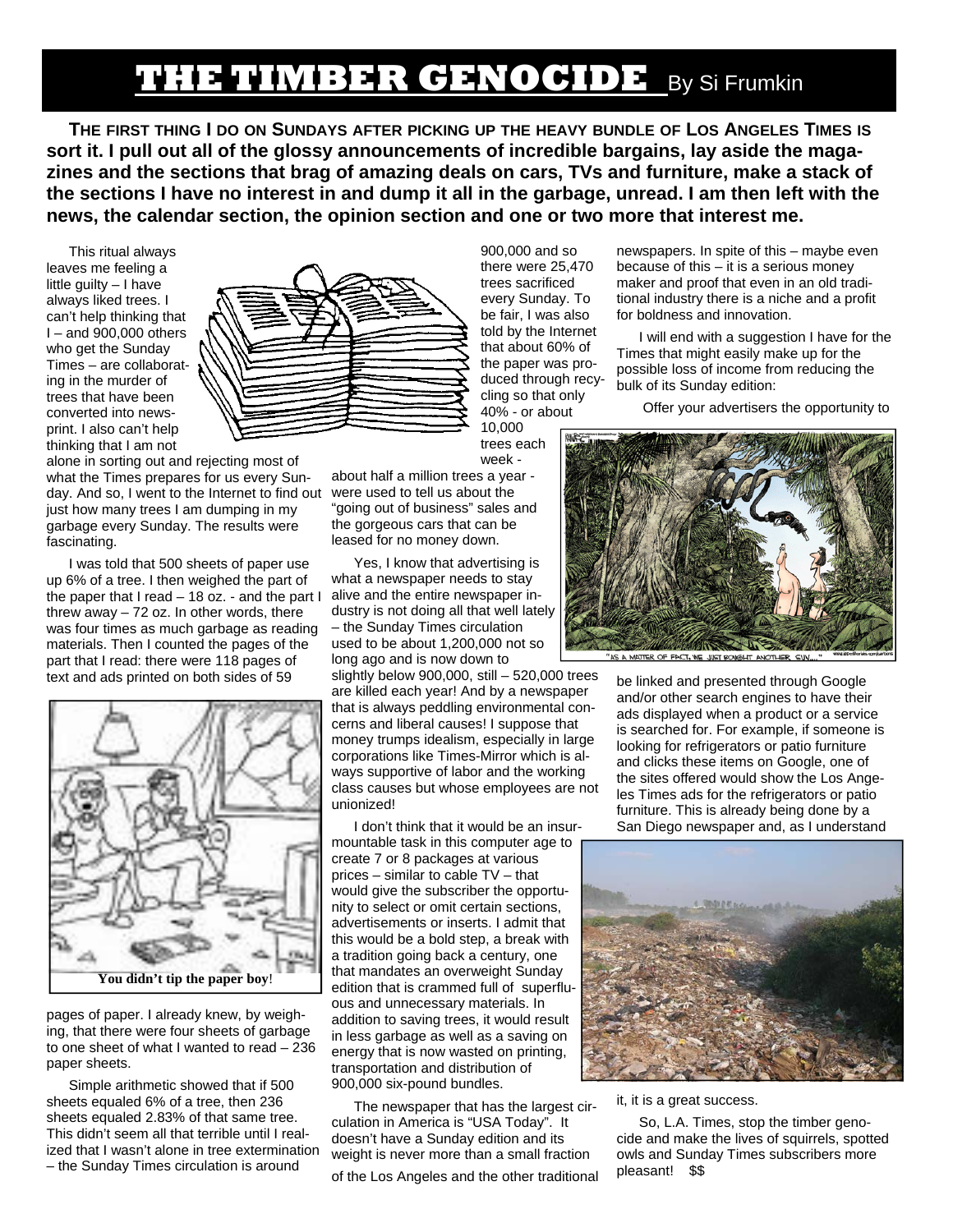### **RESETTING EARTH'S THERMOSTAT** By S. Thernstrom, L.A.Times,6/23/08

## **TWO facts** about climate change have become increasingly clear: New efforts to con-<br> **TWO facts** strain global greenhouse gas emissions are likely within the next few years -**and their effect on the climate will be modest at best.**

Rapidly rising emissions in the developing world will swamp whatever reductions the United States, Europe and Japan may make. Atmospheric concentrations of greenhouse gases will continue to rise for decades to come, and warming will continue well into the next century.

What will happen? We may hope that the effects will be modest, but there is real risk that they will be very serious, at least for the most vulnerable nations. Some scientists warn of the possibility of abrupt climate change, with unpredictable but conceivably catastrophic consequences. Most troubling, by the time there are unmistakable signs of disaster, even a crash course of emissions reductions will be too late.

Policymakers have only considered two responses to climate change: cutting emissions, and adaptation -- that is, learning to live with a warmer planet. There is, however, a third possible strategy, one that could be fast, effective and affordable -- but that is being ignored. This idea is commonly known as geo-engineering.

The Earth is warmed by two forces: solar radiation, which enters the atmosphere, and the greenhouse gases that trap it there. There are two ways to cool the planet: reduce greenhouse gases or reduce the amount of solar radiation that reaches the Earth's surface. Or both. If we cannot do enough of the first, we must consider whether the second option -- geo-engineering -- is feasible.

In fact, geo-engineering could be surprisingly simple. Scientists noted that the 1991 eruption of Mt. Pinatubo in the Philippines cooled the planet for two to three years by roughly half a degree Celsius. There are various ways of artificially reproducing this effect. A small amount of ultrafine sulfur particles injected into the upper atmosphere could deflect 1% or 2% of incoming sunlight -- almost unnoticeable, but enough to cancel out the warming expected to occur this century. Or a fleet of ships spraying seawater into the air might achieve the same general effect by increasing the density of (and thereby the reflectivity of) low-altitude marine clouds. Even painting the roofs of buildings white would be a low-tech way of reflecting a little however, is the reason some people reject, sunlight.

A growing number of leading scientists and environmental economists take the

idea of geo-engineering very seriously. The National Academy of Sciences, NASA and the Department of Energy have concluded that geo-engineering could be, in the words of the National Academy, "feasible, economical and capable."

The question for policymakers is not whether to deploy a geo-engineering system immediately or to make it the primary focus of climate policy. Rather, it is whether to make a serious investment in the research and development needed to accu-



rately evaluate its risks and rewards. Unfortunately, the Bush administration has declined to pursue such research, although it would cost only a small fraction of the \$3 billion the federal government spends annually on developing new technologies to reduce emissions.

Why the reluctance to study this idea? Fear. Fear that geo-engineering would not work, and fear that it would.

There are two concerns about geoengineering. One is the risk of unintended consequences. Scientists note that sulfur particles could cause stratospheric ozone depletion, although the evidence from Pinatubo suggests that this effect would be modest. Others fear possible disruption of regional climates, such as the Asian monsoon. Most scientists studying geoengineering believe that these side effects are not likely to be nearly as dangerous as uncontrolled warming, but much more research is needed.

Fear that geo-engineering might work, or are reluctant to even openly discuss, this idea. Critics worry that geo-engineering could be used as an excuse to continue

unchecked emissions forever. Within the last two years, three high-level conferences have explored geo-engineering; each was held behind closed doors. One premier university was too frightened to even do that. There have been calls for boycotts of the research or, failing that, strict international regulations.

This concern is badly misplaced. Geoengineering is a remarkable idea with tremendous potential, but it is neither a permanent nor a perfect solution to warming.

> There are risks to and, more important, limitations on what it can do. Even among its most enthusiastic advocates, no one calls for a policy of "geoengineering forever, emissions reductions never." Geoengineering would be a complement to, rather than a substitute for, a long-term program to transition to a zero-emissions economy.

> What geo-engineering could do is buy us time to make that transition while protecting us from the worst potential effects of warming. It may be possible to find ways to phase out fossil fuels or capture their green-

house gases -- but it will take a very long time. Tom Wigley of the National Center for Atmospheric Research believes that geoengineering, coupled with a long-term effort to reduce emissions, could stabilize the climate, while doing so through emissions reductions alone would be "virtually impossible." When warming begins to have severe effects on, say, India, it is likely that attention will turn to geo-engineering. The sooner we begin to study this idea seriously, the more we will know when decisions about deployment have to be made.

The idea of "engineering" the climate may strike people as horrifying or absurd; in fact, we are changing the global climate now -- in a massive, unintentional and uncontrolled experiment. There is no other public policy problem of comparable importance for which the potential harm is so large and the proposed solutions are so clearly inadequate -- while a potentially effective, affordable and practical approach to the issue is being ignored.

*Samuel Thernstrom is co-director of an American Enterprise Institute project to study the policy implications of geoengineering.*